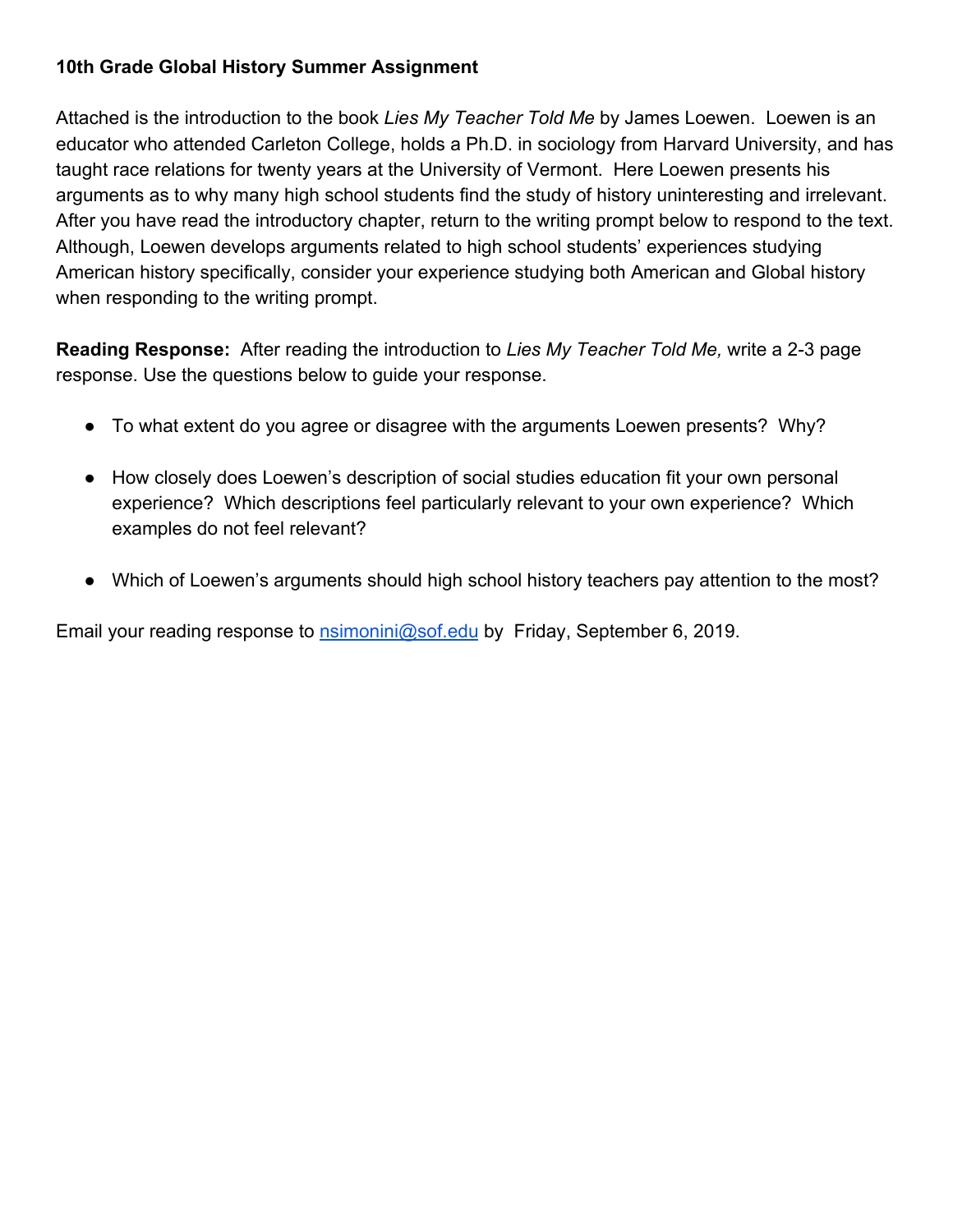High school students hate history. When they list their favorite subjects, history always comes in last. They consider it "the most irrelevant" of 21 school subjects, not applicable to life today. "Borr-r-ring" is the adjective they apply to it. When they can, they avoid it, even though most students get higher grades in history than in math, science, or English. Even when they are forced to take history, they repress it, so every year or two another study decries what our 17-year-olds don't know.

African American, Native American, and Latino students view history with a special dislike. They also learn it especially poorly. Students of color do only slightly worse than white students in mathematics. Pardoning my grammar, they do more worse in English and most worse in history. Something intriguing is going on here: surely history is not more difficult than trigonometry or Faulkner. I will argue later that high school history so alienates people of color that doing badly may be a sign of mental health! Students don't know they're alienated, only that they "don't like social studies" or "aren't any good at history." In college, most students of color give history departments a wide berth.

Many history teachers perceive the low morale in their classrooms. If they have lots of time, light family responsibilities, some resources, and a flexible principal, some teachers respond by abandoning the overstuffed textbooks and reinventing their American history courses. All too many teachers grow disheartened and settle for less. At least dimly aware that their students are not requiting their own love of history, they withdraw some of their energy from their courses. Gradually they settle for just staying ahead of their students in the books, teaching what will be on the test, and going through the motions.

College teachers in most disciplines are happy when their students have had more rather than less exposure to the subject before they reach college. Not in history. History professors in college routinely put down high school history courses. A colleague of mine calls his survey of American history "Iconoclasm I and II," because he sees his job as disabusing his charges of what they learned in high school. In no other field does this happen. Mathematics professors, for instance, know that non-Euclidean geometry is rarely taught in high school, but they don't assume that Euclidean geometry was mistaught. English literature courses don't presume that "Romeo and Juliet" was misunderstood in high school. Indeed, a later chapter will show that history is the only field in which the more courses students take, the stupider they become.

Perhaps I do not need to convince you that American history is important. More than any other topic, it is about us. Whether one deems our present society wondrous or awful or both, history reveals how we got to this point. Understanding our past is central to our ability to understand ourselves and the world around us. We need to know our history, and according to C. Wright Mills, we know we do. Outside of school, Americans do show great interest in history. Historical novels often become bestsellers, whether by Gore Vidal (Lincoln, Burr) or Dana Fuller Ross (Idaho! Utah! Nebraska!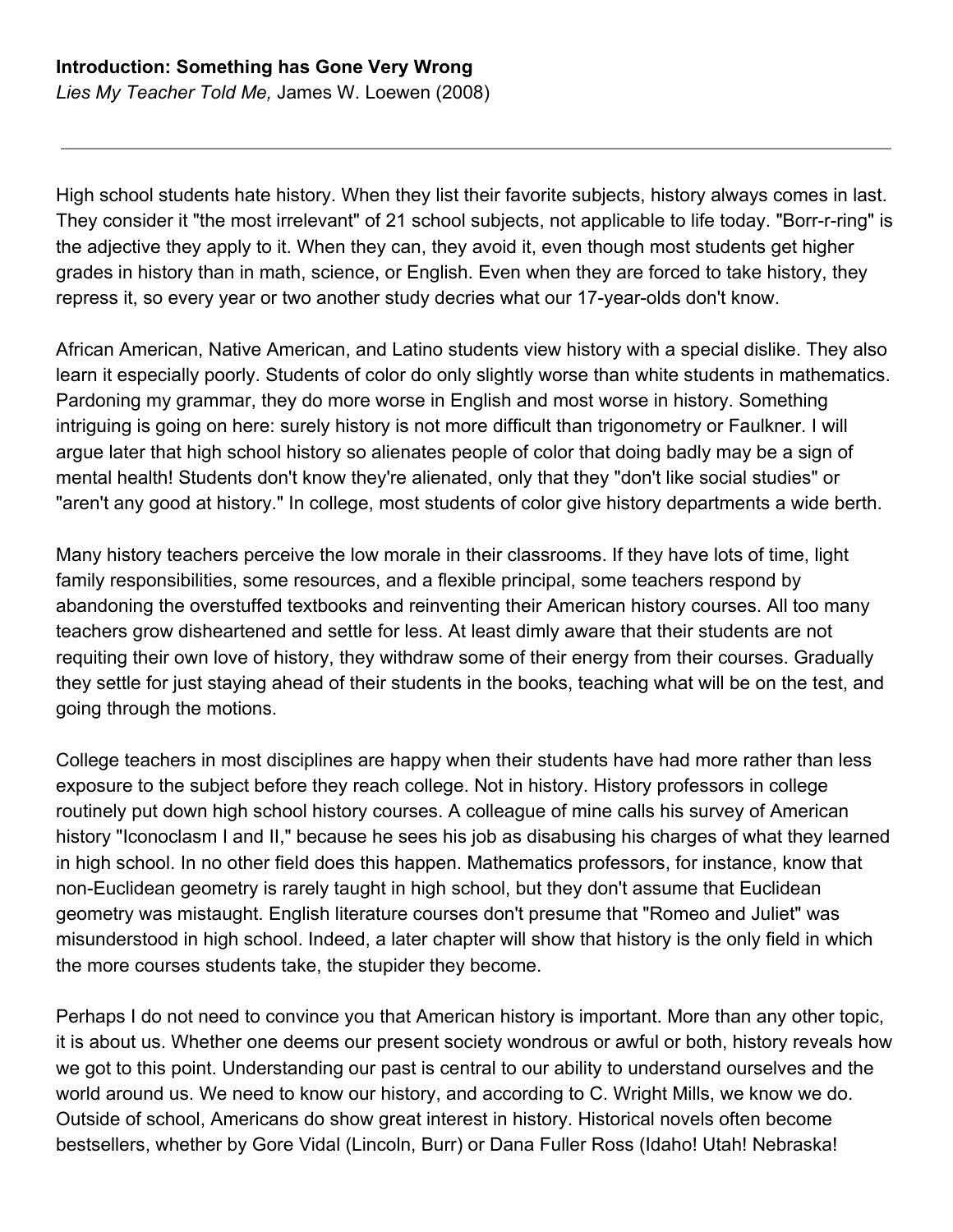Oregon! Missouri! and on! and on!). The National Museum of American History is one of the three big draws of the Smithsonian Institution. The Civil War series attracted new audiences to public television. Movies tied to history have fascinated us from Birth of a Nation through Gone With the Wind to Dances With Wolves and JFK.

Our situation is this: American history is full of fantastic and important stories. These stories have the power to spellbind audiences, even audiences of difficult seventh graders. These same stories show what America has been about and have direct relevance to our present society. American audiences, even young ones, need and want to know about their national past. Yet they sleep through the classes that present it.

## What has gone wrong?

We begin to get a handle on that question by noting that textbooks dominate history teaching more than any other field. Students are right: the books are boring. The stories they tell are predictable because every problem is getting solved, if it has not been already. Textbooks exclude conflict or real suspense. They leave out anything that might reflect badly upon our national character. When they try for drama, they achieve only melodrama, because readers know that everything will turn out wonderful in the end. "Despite setbacks, the United States overcame these challenges," in the words of one of them. Most authors don't even try for melodrama. Instead, they write in a tone that if heard aloud might be described as "mumbling lecturer." No wonder students lose interest.

Textbooks almost never use the present to illuminate the past. They might ask students to learn about gender roles in the present, to prompt thinking about what women did and did not achieve in the suffrage movement or the more recent women's movement. They might ask students to do family budgets for a janitor and a stock broker, to prompt thinking about labor unions and social class in the past or present. They might, but they don't. The present is not a source of information for them. No wonder students find history "irrelevant" to their present lives.

Conversely, textbooks make no real use of the past to illuminate the present. The present seems not to be problematic to them. They portray history as a simple-minded morality play. "Be a good citizen" is the message they extract from the past for the present. "You have a proud heritage. Be all that you can be. After all, look at what the United States has done." While there is nothing wrong with optimism, it does become something of a burden for students of color, children of working class parents, girls who notice an absence of women who made history, or any group that has not already been outstandingly successful. The optimistic textbook approach denies any understanding of failure other than blaming the victim. No wonder children of color are alienated. Even for male children of affluent white families, bland optimism gets pretty boring after eight hundred pages.

These textbooks in American history stand in sharp contrast to the rest of our schooling. Why are they so bad? Nationalism is one of the culprits. Their contents are muddled by the conflicting desires to promote inquiry and indoctrinate blind patriotism. "Take a look in your history book, and you'll see why we should be proud," goes an anthem often sung by high school glee clubs, but we need not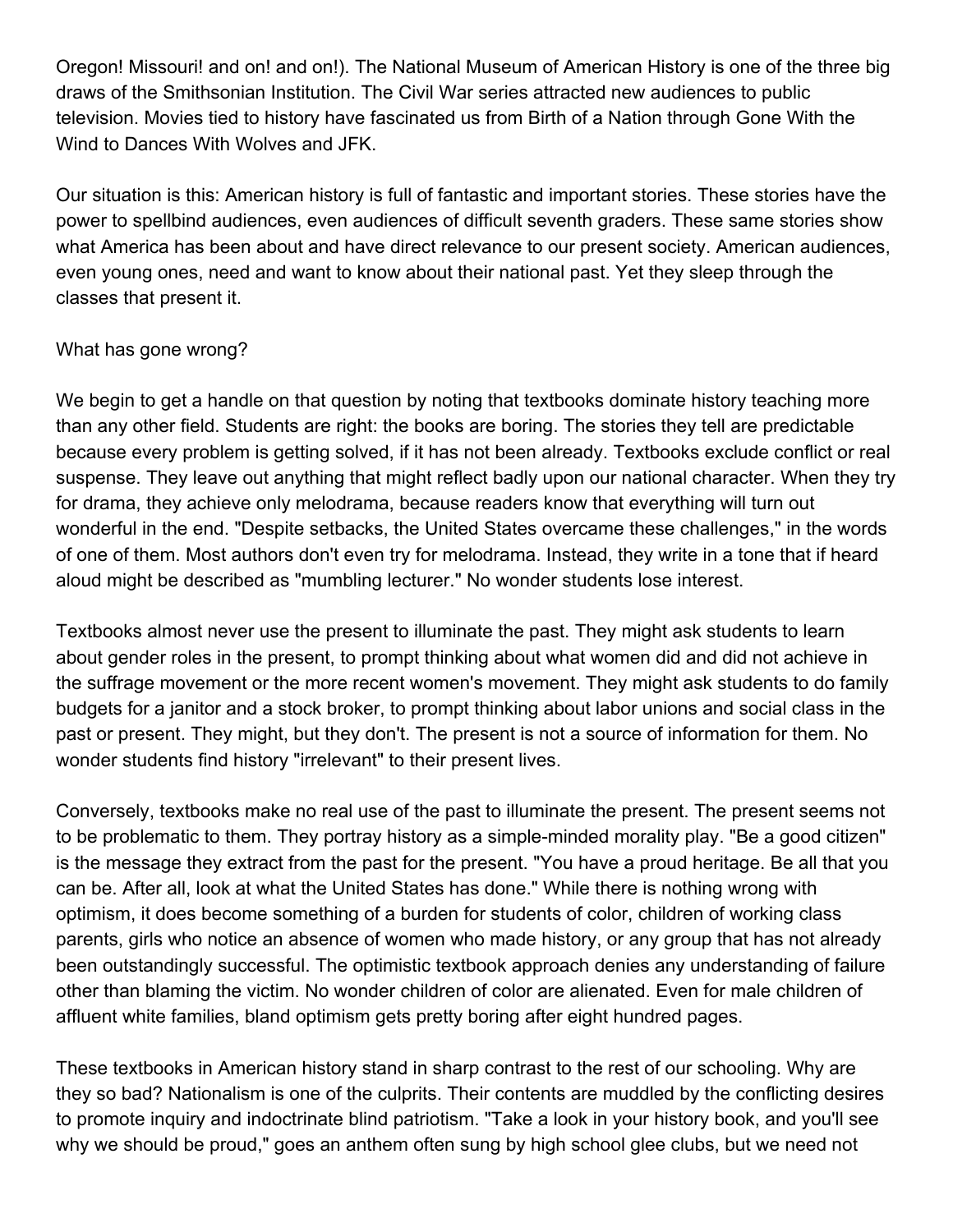even take a look inside. The difference begins with their titles: The Great Republic, The American Way, Land of Promise, Rise of the American Nation. Such titles differ from all other textbooks students read in high school or college. Chemistry books are called Chemistry or Principles of Chemistry, not Rise of the Molecule. Even literature collections are likely to be titled Readings in American Literature. Not most history books. And you can tell these books from their covers, graced with American flags, eagles, and the Statue of Liberty.

Inside their glossy covers, American history books are full of information - overly full. These books are huge. My collection of a dozen of the most popular averages four and a half pounds in weight and 888 pages in length. No publisher wants to be shut out from an adoption because their book left out a detail of concern to an area or a group.

Authors seem compelled to include a paragraph about every president, even Chester A. Arthur and Millard Fillmore. Then there are the review pages at the end of each chapter. Land of Promise, to take one example, enumerates 444 "Main Ideas" at the ends of its chapters. In addition, it lists literally thousands of "Skill Activities," "Key Terms," "Matching" items, "Fill in the Blanks," "Thinking Critically" questions, and "Review Identifications" as well as still more "Main Ideas" at the ends of each section within its chapters. At year's end, no student can remember 444 main ideas, not to mention 624 key terms and countless other "factoids," so students and teachers fall back on one main idea: to memorize the terms for the test following each chapter, then forget them to clear the synapses for the next chapter. No wonder high school graduates are notorious for forgetting in which century the Civil War was fought!

None of the facts is memorable, because they are presented as one damn thing after another. While they include most of the trees and all too many twigs, authors forget to give readers even a glimpse of what they might find memorable: the forests. Textbooks stifle meaning as they suppress causation. Therefore students exit them without developing the ability to think coherently about social life.

Even though the books are fat with detail, even though the courses are so busy they rarely reach 1960, our teachers and our textbooks still leave out what we need to know about the American past. Often the factoids are flatly wrong or unknowable. In sum, startling errors of omission and distortion mar American histories. This book is about how we are mistaught.

Errors in history textbooks do not often get corrected, partly because the history profession does not bother to review them. Occasionally outsiders do: Frances FitzGerald's 1979 study, America Revised, was a bestseller, but she made no impact on the industry. In a sarcastic passage her book pointed out how textbooks ignored or distorted the Spanish impact on Latin America and the colonial United States. "Text publishers may now be on the verge of rewriting history," she predicted, but she was wrong - the books have not changed.

History can be imagined as a pyramid. At its base are the millions of primary sources - the plantation records, city directories, speeches, songs, photographs, newspaper articles, diaries, and letters from the time. Based on these primary materials, historians write secondary works - books and articles on